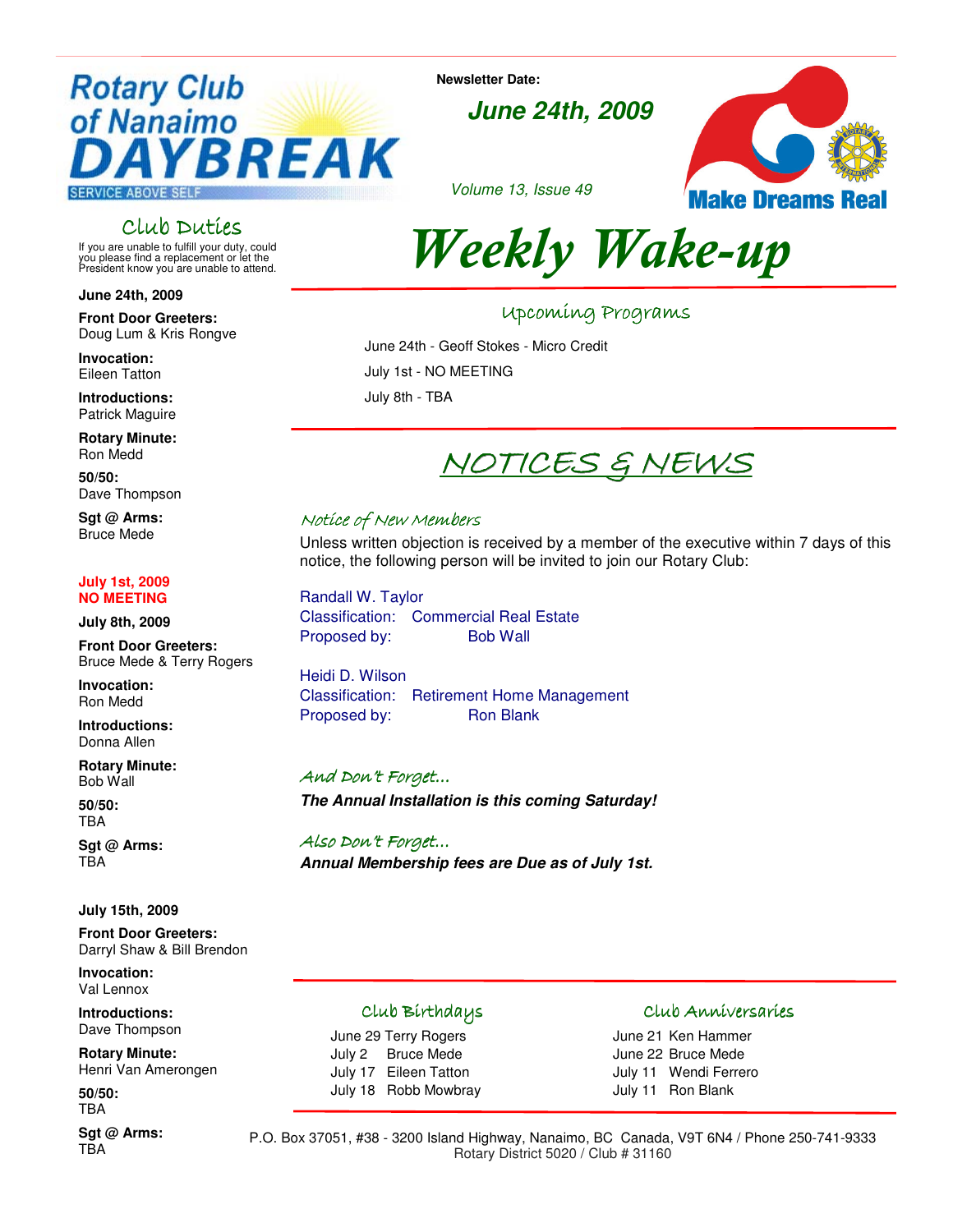### Meeting Notes - June 17th submitted by Val Lennox

The meeting opened with a heart-warming and beautifully written definition of a Rotary Minute created by Nicole Gosselin and printed below.

What is a Rotary Minute? Is not a Rotary minute infinite? There can be no limit.

A Rotary minute is a SMILE on a child that has a pencil to write with in school

A Rotary minute is the PLEASURE a mom has when giving her child a fresh glass of water

A Rotary minute is the JOY in a home given in time of disaster

A Rotary minute is the PEACE one gets knowing that someone will be there when needed

A Rotary minute is the DANCE a child does that can walk without crutches

What is a Rotary Minute? Is not a Rotary minute infinite? There can be no limit.

### **Business Meeting Summary**

Prez Ron Blank opened his final business meeting of the year by thanking the club for making his year as president so easy. (Or, he admitted, given his laid-back attitude, it would have been easy in any case.) He said the highlight of the year was receiving, as the club's representative, the appreciation of those helped by the club.

During the past year, Rotary Daybreak donated \$14,000 to various groups/initiatives.

Vice-Prez Bill Brendon said he and Nicole Gosselin had developed the form to create detailed "how-to" instructions for the club's fundraising events, in order to have a record of how each event is done.

Prior to passing out ballots for Rotarian of the Year, Rod Mont led a discussion on whether the format should be changed. Currently, the president and previous recipients are ex-

**...continued on next page/** 

## Rotary Club Meetings

Monday – Parksville, Bayside Inn, Noon Tuesday – Nanaimo North, Frith-Radcliffe Auditorium, Kiwanis Village, 6:15 p.m. Wednesday – Nanaimo Oceanside, 3rd Street Fieldhouse, 5 p.m. Thursday – Lantzville – ABC Restaurant on Mary Ellen Drive, 7 a.m. Friday – Nanaimo – Coast Bastion Inn, 12:15 p.m.

Nicole Gosselin **Club Treasurer:**  Nathan Thornton **Club President Elect:**  Dave Perry

**Bulletin Editor:**  Robb Mowbray

**Club President:**  Ron Blank **Club Secretary:** 

**Foundation Chair:**  Don Bonner **Assistant Governor Area 2B**  Brian Kirkhope **District Governor 2008-09:**  Brian Beagle **RI President 2008-09:**  Dong Kurn Lee

Rotary Contacts

#### Bingo Volunteers

#### $\sim\sim\sim\sim\sim\sim\sim$ Make-ups

To ensure that your make-up information is properly recorded, send any info on extra meetings attended, extra committee work, service projects, online work, etc. to Jeff Boegel dorack@shaw.ca

Please send content and photos for the Weekly Wake-up to Robb Mowbray at robb@theatrebc.org.

 $\sim\sim\sim\sim\sim\sim\sim\sim$ 

~~~~~~~~

#### **FOUR WAY TEST**

- 1. Is it the TRUTH?
- 2. Is it FAIR to all concerned?
- 3. Will it build GOODWILL and BETTER FRIENDSHIPS?
- 4. Will it be BENEFICIAL to all concerned?





Nicole provides a wonderful Rotary minute.